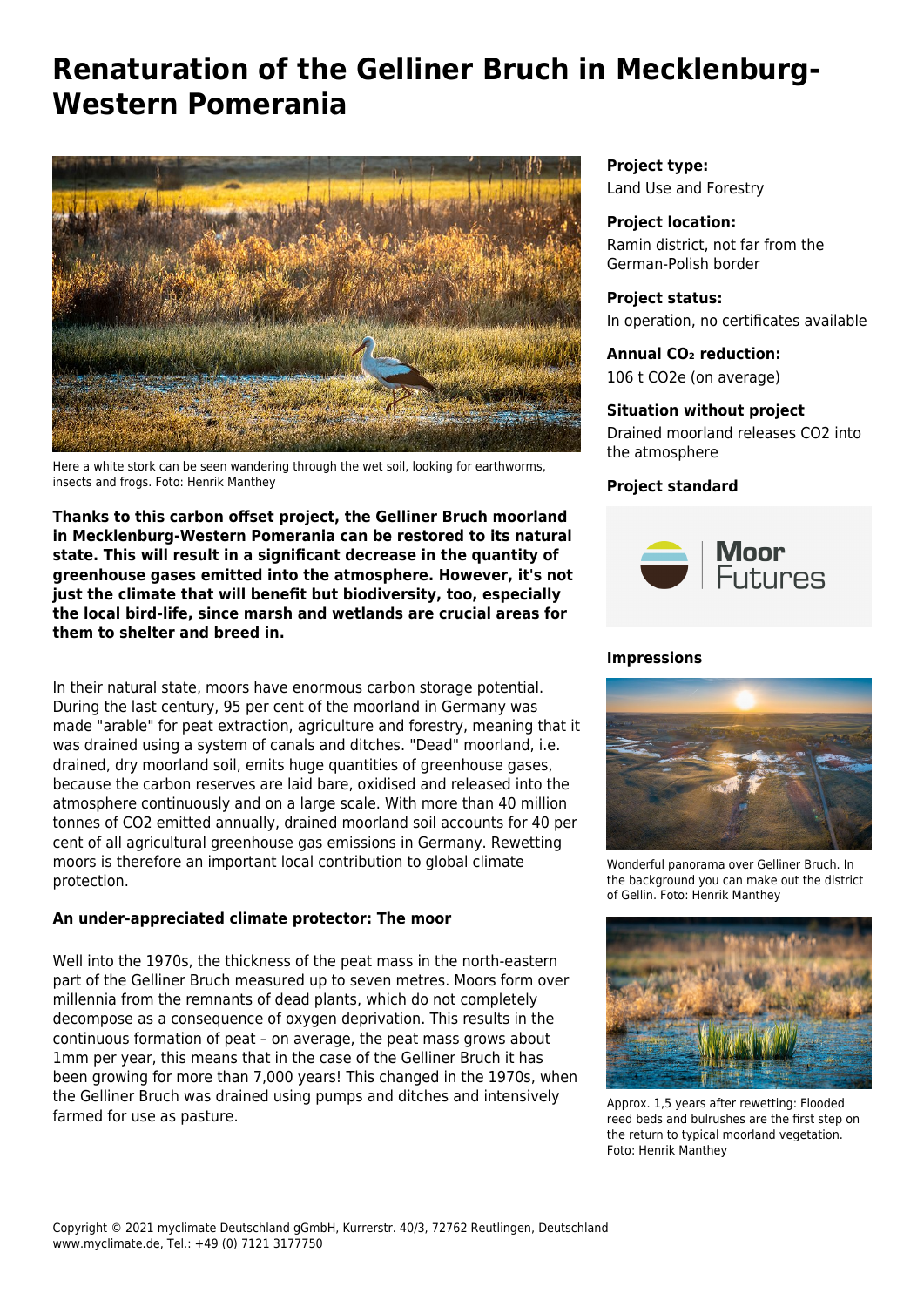**The rewetting of moorlands is an indispensable component of achieving the climate goals set out in the Paris Agreement. Global climate neutrality by 2050 means that in around 30 years as many moors as possible must be rewetted.**

#### **Dr Thorsten Permien, Ministry of Agriculture and the Environment, Mecklenburg-Western Pomerania**

As a consequence of the draining, the peat mass was decimated and the moor's soil bed sunk. The rewetting project saw pumps decommissioned, drainage ditches filled and old water inflows restored. Thanks to the carbon offset project, the advancing peat extraction was halted so that the peat layer of the Gelliner Bruch could become a store of carbon once again and no longer a source of greenhouse gases.

#### **Breeding ground and habitat for numerous bird species**

As a water-rich ecosystem, moors play an important role as the habitat and shelters of many specialised plant and animal species. Many bird species such as herons, cranes, greylag geese, sandpipers and common snipes depend on intact moorland as places to rest and breed. Here they can also find adequate nourishment before they move on to their winter habitats. Moorland is also invaluable for the water supply, i.e. for flood protection and water pollution control. The mass of peat found in moors is able to absorb water very quickly, e.g. in the event of heavy rain, and gradually release this into the surrounding landscape, e.g. in dry periods. Intact moors are also an important filter for nitrogen and nitrate pollution from agricultural processes and thus ensure the water in rivers, lakes and seas is kept clean.

#### **Implementation of the project**

By obtaining MoorFutures® certificates, private individuals, companies and institutions can contribute to the financing of the project. In total some 6.7 hectares of moorland have been conserved and their peat masses prevented from disappearing. MoorFutures® were established as the world's first carbon certificate for rewetting moorland in 2012. The benchmark and approach of the MoorFutures projects are regulated by the MoorFutures standard. The implementation of the project and the scientific monitoring of the impacts on the climate at Gelliner Bruch are coordinated by the Ministry of Agriculture and the Environment for Mecklenburg-Western Pomerania, in collaboration with the Landesgesellschaft Mecklenburg-Vorpommern (The Rural and Regional Development Association of Mecklenburg-Western Pomerania), who acquired the land upon which the project was implemented.

#### **This project contributes to three SDGs:**

- SDG 6: The moor is important for the water supply, water retention capacity and water pollution control.
- SDG 13: Damaging greenhouse gases are captured and no longer released into the atmosphere.
- SDG 15: As a valuable habitat for many endangered animal and plant species, the moor makes an important contribution to biodiversity.



The moor also provides an important habitat and shelter for other birds, such as the coot with its bright white crest above its beak... (Foto: Henrik Manthey)



… or greylag geese, who happily breed in wetlands… (Foto: Henrik Manthey)